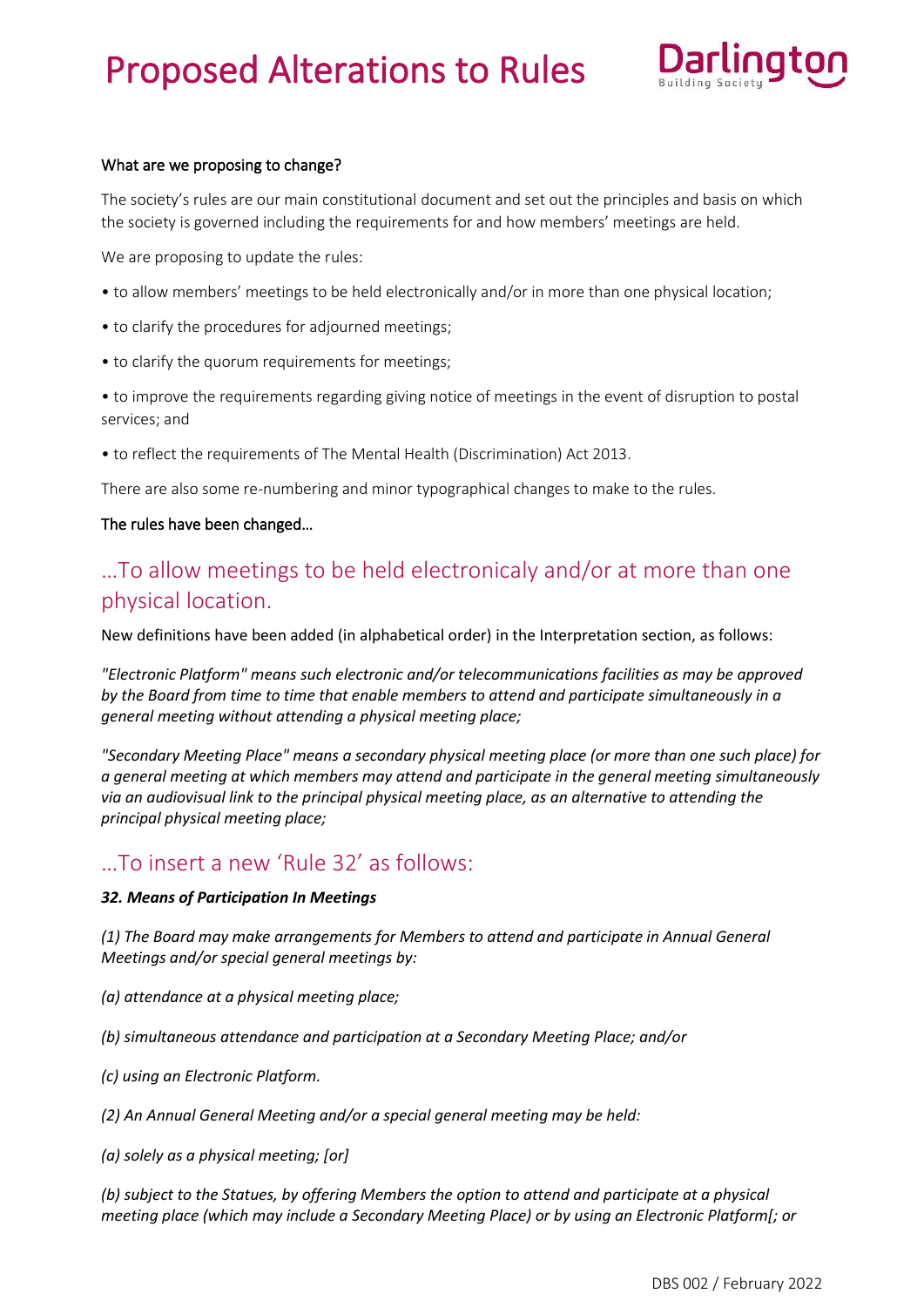

*(c) subject to the Statutes, solely as an electronic meeting accessible by using an Electronic Platform].*

*(3) A Member is present at an Annual General Meeting or special general meeting for the purposes of these Rules if:*

*(a) being an individual, he attends in person;*

*(b) being a body corporate, a Corporate Representative attends in that capacity in person; or*

*(c) a person appointed as his or its proxy or attorney (or any person specified in paragraph (7) of Rule 38) attends in person, including in each case, where permitted by the Board in accordance with these Rules, attendance at any Secondary Meeting place or by using an Electronic Platform.*

*(4) Where the Board decides that Members may attend and participate in an Annual General Meeting or a special general meeting by using an Electronic Platform, the notice of meeting given under Rule 33 shall set out details of the Electronic Platform for the meeting (and any access arrangements for such Electronic Platform shall be communicated to Members, either in the notice or otherwise).*

*(5) Details of any physical meeting place, Secondary Meeting Place and/or Electronic Platform that shall be stated in a notice of meeting given under Rule 33 shall constitute the place of such meeting.*

*(6) Arrangements shall be made for any documents which are required to be made available for inspection by Members at an Annual General Meeting or a special general meeting to be available for inspection at any Secondary Meeting Place (in addition to the principal physical meeting place) and by any Members who attend and participate in the meeting by using an Electronic Platform.*

*(7) Any persons wishing to attend an Annual General Meeting or a special general meeting (whether at any principal physical meeting place or any Secondary Meeting Place, or by using an Electronic Platform) shall be required to comply with any identification procedures and security arrangements as the Board shall reasonably specify from time to time.*

### …To amend existing Rule 32(9) (now Rule 33(9)) as follows:

(9) The *Neither:*

(a) the accidental omission to give, send or deliver a notice of meeting to, or

*any Person entitled to receive it; nor*

*(b)* the non-receipt of a notice of meeting by, any Person entitled to receive

#### notice shall not *it; nor*

*(c) subject to compliance by the Society with applicable laws, the inability of any Person entitled to attend a general meeting to attend any physical meeting place (including any Secondary Meeting Place) and/or participate in the business of the meeting by using an Electronic Platform (whether as a result of any technical difficulties in relation to such Electronic Platform or otherwise),* 

*shall* invalidate the proceedings at that meeting.

## …To bring the Rules in line with the Mental Health (Discrimination) Act 2013

To amend existing Rule 24(g)(ii) by deleting the existing text and inserting: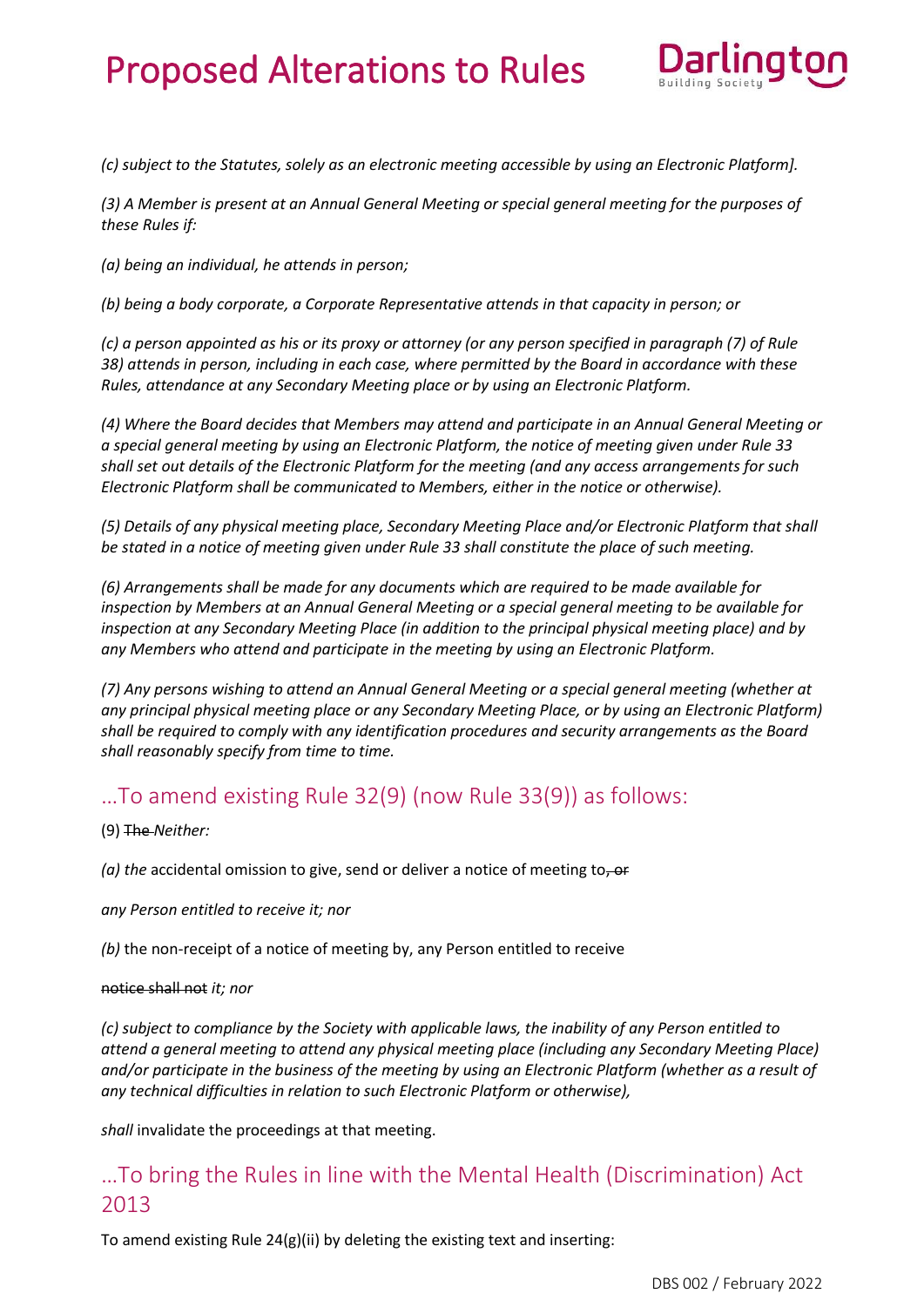

"*a registered medical practitioner who is treating that person gives a written opinion to the Society stating that he has become physically or mentally incapable of acting as a Director and may remain so for more than three months,"*

### …To clarify the rules relating to quorum at meetings

*To amend existing Rule 34(1) (now Rule 35(1)) as follows:*

*"(1) No business shall be considered at any Annual General Meeting or special general meeting unless a quorum is present at the time when the meeting proceeds to business and, subject to Rule 35(3) below in the case of an adjourned meeting, a quorum shall be constituted for all purposes as follows -*

*(a) except where sub-paragraph (b) below applies, by (x) Members present and entitled to vote on a show of hands under Rule 3638(5),; and*

*(b) in the case of a special general meeting requisitioned under Rule 31(3), by (y) Members present and entitled to vote on a show of hands under Rule 3638(5)."*

### …To amend existing Rule 34(3) (now Rule 35(3)) as follows:

*"(3) The Members present at At an adjourned meeting, two Members present and entitled to vote on a show of hands under paragraph (1) above to be included in the quorum for the meeting Rule 38(5) shall constitute a sufficient quorum."*

# …To amend existing Rule 35 (now Rule 36) by deleting Rule 35(2) and Rule 35(3), renumbering Rule 35(4) as Rule 36(2) and making the following amendments:

*"(4) When a meeting is adjourned for 30 days or more, notice of the adjourned meeting shall be given as in the case of an original meeting but otherwise it shall not be necessary to give any notice of an adjournment or of the business to be transacted at an adjourned meeting.(5) Subject to the Statutes and these Rules every question submitted to an Annual General Meeting or special general meeting shall be decided by a simple majority and such votes shall be taken in the first instance by a show of hands unless, before the show of hands., a poll is validly demanded under Rule 36(3)."*

## …To clarify the procedures for adjourned meetings

To insert a new Rule 37 as follows:

#### *"37. Adjourned meetings*

*(1) The Chairman of the meeting may, notwithstanding the presence of a quorum (and shall, if so directed by a resolution of the meeting), adjourn the meeting from time to time and from place to place but, except as provided in Rule 36(7), no business shall be transacted at any adjourned meeting other than the business left unfinished or not reached at the meeting from which the adjournment took place.*

*(2) Every adjourned meeting shall be deemed a continuation of the original meeting but any resolution passed at an adjourned meeting shall for all purposes be treated as having been passed on the date on which it was in fact passed and shall not be deemed to have been passed on any earlier date.* 

*(3) When a meeting is adjourned for 30 days or more, a notice specifying the hour, date and place of the adjourned meeting[, and stating the business left unfinished or not reached at the meeting from which*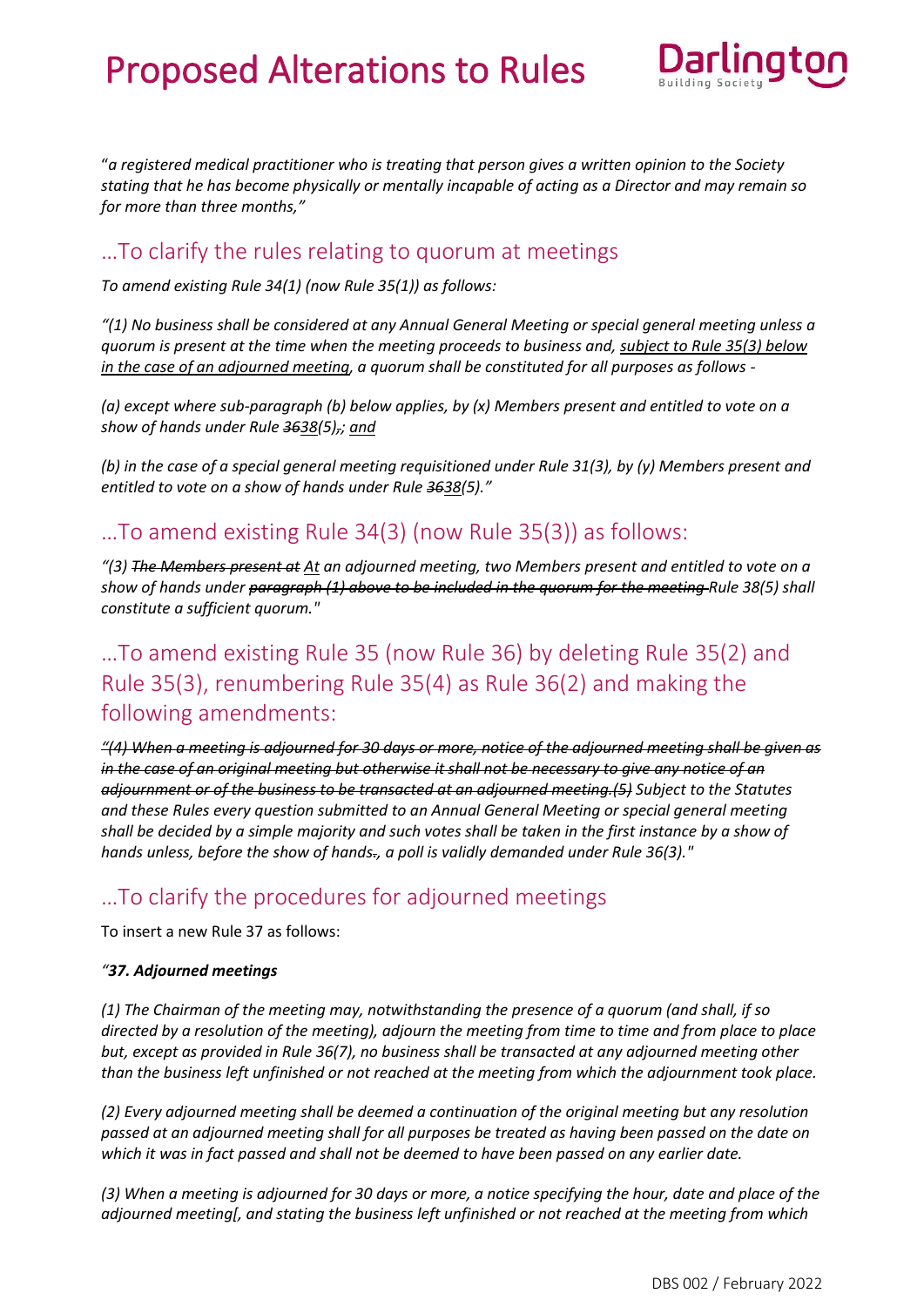

*the adjournment took place,] shall be given to Members as provided in Rule 33(3). The notice shall also state that -*

*(a) a Member entitled to attend and vote may appoint one proxy to attend and, on a poll, vote at the meeting instead of him, and*

*(b) the proxy need not be a Member of the Society, and*

*(c) the Member may direct the proxy how to vote at the meeting.*

*Where a meeting is adjourned for less than 30 days, it shall not be necessary to give any notice of an adjournment or of the business to be transacted at such an adjourned meeting.*

*(4) The appointment of a proxy made in accordance with Rule 39 shall, unless provided otherwise in the instrument appointing such proxy, be valid for any adjournment of the meeting. Nothing in this paragraph (4) shall prevent a Member from submitting a new instrument appointing a proxy in relation to the adjourned meeting, which shall take precedence over any earlier instrument, or from attending the adjourned meeting in person if the Member wishes to do so.*

*(5) The adjournment of a meeting shall not affect the validity of the business that was concluded at the meeting from which the adjournment took place, prior to the adjournment of such meeting."*

### …To amend existing Rule 39(10) (now Rule 41(10)) as follows:

*"[(10) The Board shall announce the result of the postal ballot by -*

*(a) an advertisement in [a daily newspaper circulating throughout the United Kingdom] [a newspaper or newspapers having an appropriate circulation], and a notice published on the Society's website; and"*

## …To amend the rules regarding disruption to postal services

To amend existing Rule 47(4) (now Rule 49(4)) as follows:

*"(4) If, by reason of the suspension or curtailment of postal services, the Society is unable to give notice by post in hard copy form of a meeting, then such notice shall be deemed to have been given to all Members entitled to receive such notice in hard copy form if the Society complies with paragraph 35 of Schedule 2 to the Act and notice is published on the Society's website and is advertised either:*

*(a) by a notice displayed in a prominent position at the Society's Principal Office and at all branch offices; or*

*(b) in at least two leading daily newspapers widely circulated in the United Kingdom.*

*Such notice shall be deemed to have been duly served on all Members entitled to receive notice of such meeting at noon on the day earlier of the date on which the notice is first displayed at all branch offices in accordance with paragraph (a) and the date on which the second of such newspaper advertisements appears. In any such case the Society shall: (a) make such in accordance with paragraph (b) (as the case may be). The notice shall continue to be available on an appropriate the Society's website of the Society from the date of such advertisement until the conclusion of the meeting; and (b) the Society shall send confirmatory copies of the notice to those Members entitled to receive notice of the meeting by post in hard copy form if, at least seven days before the meeting, the posting of notices to addresses throughout the United Kingdom again becomes practicable."*